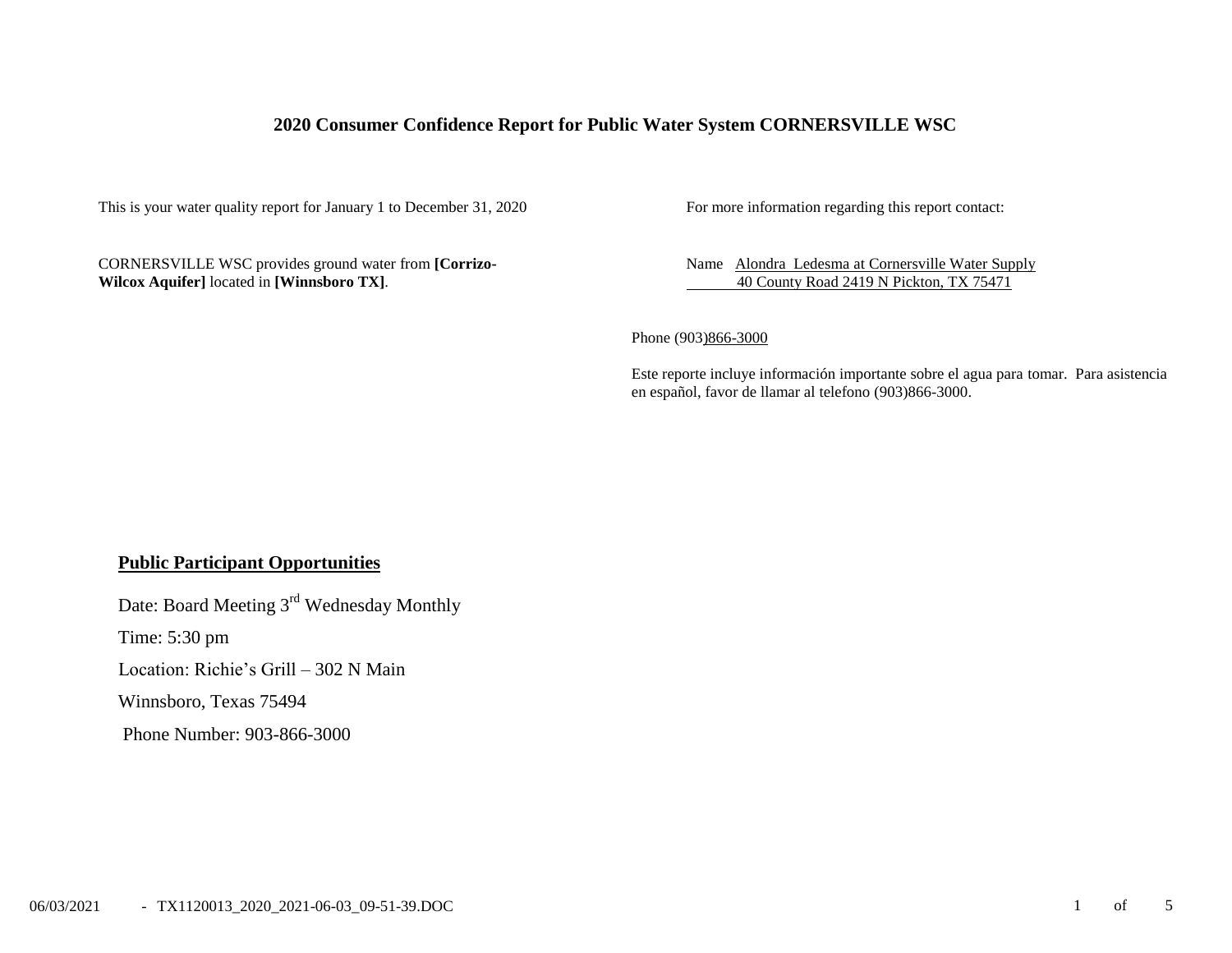#### **Definitions and Abbreviations**

| Definitions and Abbreviations                      | The following tables contain scientific terms and measures, some of which may require explanation.                                                                                                                                                                      |
|----------------------------------------------------|-------------------------------------------------------------------------------------------------------------------------------------------------------------------------------------------------------------------------------------------------------------------------|
| Action Level:                                      | The concentration of a contaminant which, if exceeded, triggers treatment or other requirements which a water system must follow.                                                                                                                                       |
| Avg:                                               | Regulatory compliance with some MCLs are based on running annual average of monthly samples.                                                                                                                                                                            |
| Level 1 Assessment:                                | A Level 1 assessment is a study of the water system to identify potential problems and determine (if possible) why total coliform bacteria have been found in our water<br>system.                                                                                      |
| Level 2 Assessment:                                | A Level 2 assessment is a very detailed study of the water system to identify potential problems and determine (if possible) why an E. coli MCL violation has occurred<br>and/or why total coliform bacteria have been found in our water system on multiple occasions. |
| Maximum Contaminant Level or MCL:                  | The highest level of a contaminant that is allowed in drinking water. MCLs are set as close to the MCLGs as feasible using the best available treatment technology.                                                                                                     |
| Maximum Contaminant Level Goal or MCLG:            | The level of a contaminant in drinking water below which there is no known or expected risk to health. MCLGs allow for a margin of safety.                                                                                                                              |
| Maximum residual disinfectant level or MRDL:       | The highest level of a disinfectant allowed in drinking water. There is convincing evidence that addition of a disinfectant is necessary for control of microbial<br>contaminants.                                                                                      |
| Maximum residual disinfectant level goal or MRDLG: | The level of a drinking water disinfectant below which there is no known or expected risk to health. MRDLGs do not reflect the benefits of the use of disinfectants to<br>control microbial contaminants.                                                               |
| <b>MFL</b>                                         | million fibers per liter (a measure of asbestos)                                                                                                                                                                                                                        |
| mrem:                                              | millirems per year (a measure of radiation absorbed by the body)                                                                                                                                                                                                        |
| na:                                                | not applicable.                                                                                                                                                                                                                                                         |
| <b>NTU</b>                                         | nephelometric turbidity units (a measure of turbidity)                                                                                                                                                                                                                  |
| pCi/L                                              | picocuries per liter (a measure of radioactivity)                                                                                                                                                                                                                       |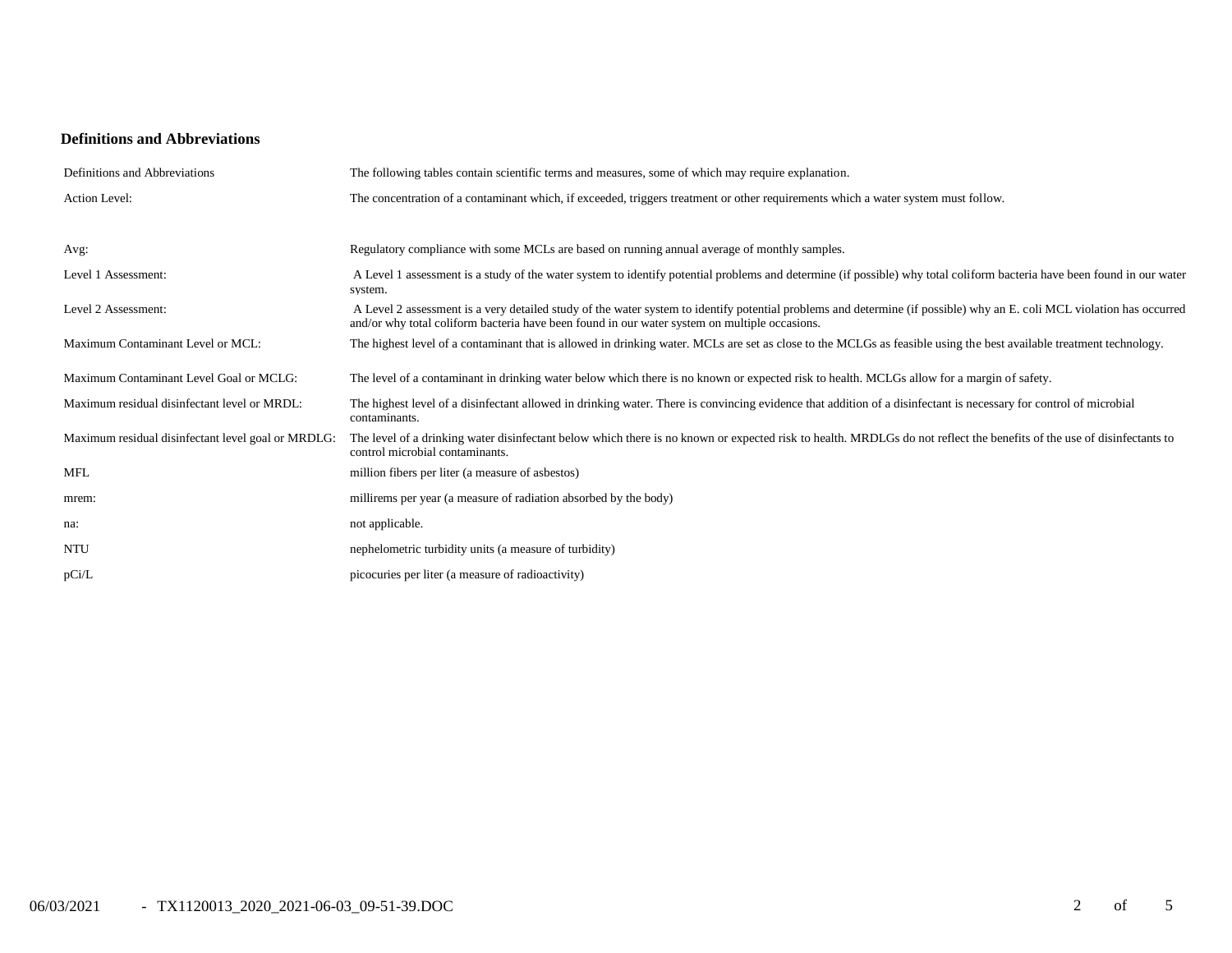#### **Definitions and Abbreviations**

| ppb:                       | micrograms per liter or parts per billion                                           |
|----------------------------|-------------------------------------------------------------------------------------|
| ppm:                       | milligrams per liter or parts per million                                           |
| ppq                        | parts per quadrillion, or picograms per liter $(pg/L)$                              |
| ppt                        | parts per trillion, or nanograms per liter $(ng/L)$                                 |
| Treatment Technique or TT: | A required process intended to reduce the level of a contaminant in drinking water. |

# **Information about your Drinking Water**

The sources of drinking water (both tap water and bottled water) include rivers, lakes, streams, ponds, reservoirs, springs, and wells. As water travels over the surface of the land or through the ground, it dissolves naturally-occurring minerals and, in some cases, radioactive material, and can pick up substances resulting from the presence of animals or from human activity.

Drinking water, including bottled water, may reasonably be expected to contain at least small amounts of some contaminants. The presence of contaminants does not necessarily indicate that water poses a health risk. More information about contaminants and potential health effects can be obtained by calling the EPAs Safe Drinking Water Hotline at (800) 426-4791.

Contaminants that may be present in source water include:

- Microbial contaminants, such as viruses and bacteria, which may come from sewage treatment plants, septic systems, agricultural livestock operations, and wildlife.

- Inorganic contaminants, such as salts and metals, which can be naturally-occurring or result from urban storm water runoff, industrial or domestic wastewater discharges, oil and gas production, mining, or farming.

- Pesticides and herbicides, which may come from a variety of sources such as agriculture, urban storm water runoff, and residential uses.

- Organic chemical contaminants, including synthetic and volatile organic chemicals, which are by-products of industrial processes and petroleum production, and can also come from gas stations, urban storm water runoff, and septic systems.

- Radioactive contaminants, which can be naturally-occurring or be the result of oil and gas production and mining activities.

In order to ensure that tap water is safe to drink, EPA prescribes regulations which limit the amount of certain contaminants in water provided by public water systems. FDA regulations establish limits for contaminants in bottled water which must provide the same protection for public health.

Contaminants may be found in drinking water that may cause taste, color, or odor problems. These types of problems are not necessarily causes for health concerns. For more information on taste, odor, or color of drinking water, please contact the system's business office.

You may be more vulnerable than the general population to certain microbial contaminants, such as Cryptosporidium, in drinking water. Infants, some elderly, or immunocompromised persons such as those undergoing chemotherapy for cancer; persons who have undergone organ transplants; those who are undergoing treatment with steroids; and people with HIV/AIDS or other immune system disorders, can be particularly at risk from infections. You should seek advice about drinking water from your physician or health care providers. Additional guidelines on appropriate means to lessen the risk of infection by Cryptosporidium are available from the Safe Drinking Water Hotline (800-426-4791).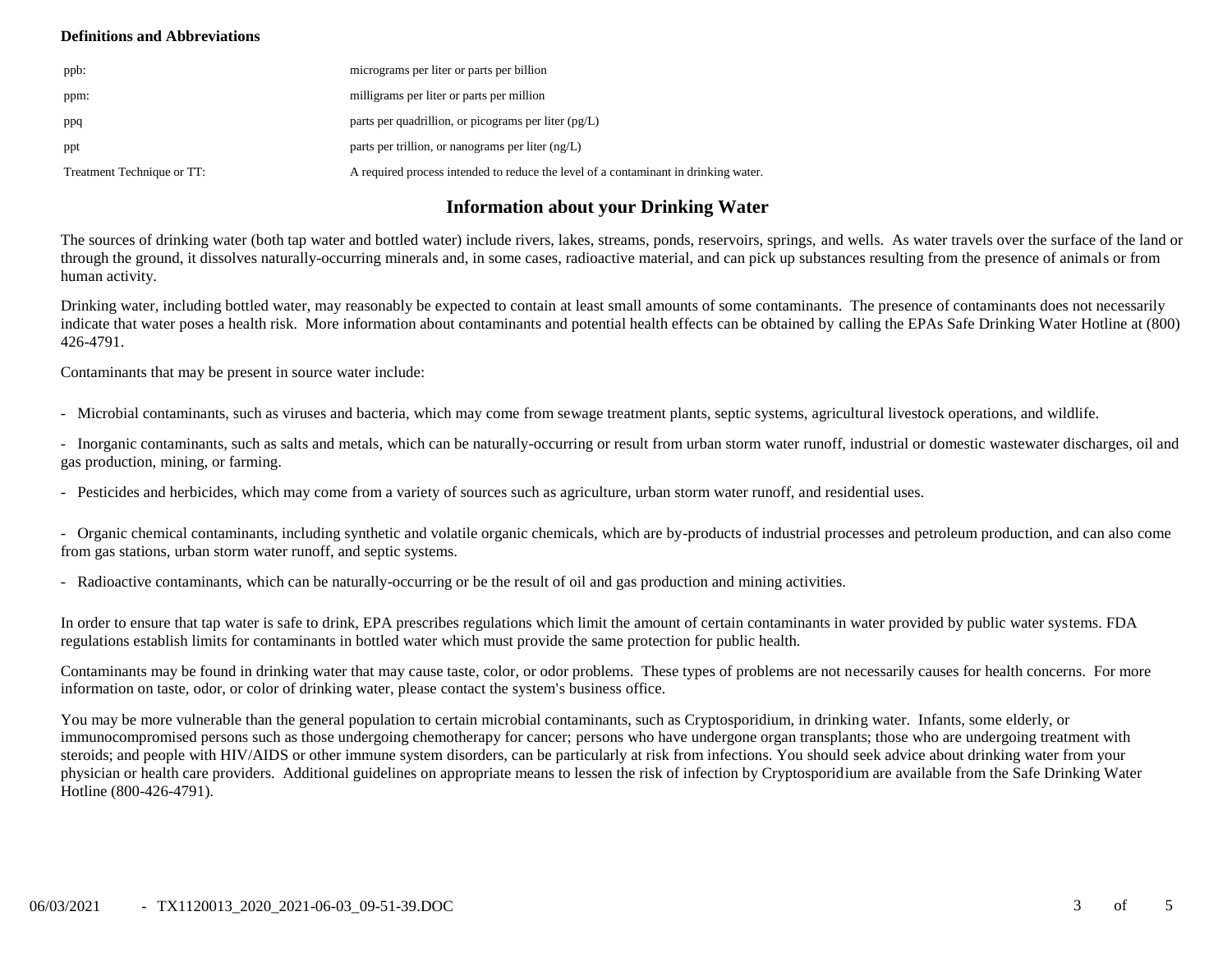If present, elevated levels of lead can cause serious health problems, especially for pregnant women and young children. Lead in drinking water is primarily from materials and components associated with service lines and home plumbing. We are responsible for providing high quality drinking water, but we cannot control the variety of materials used in plumbing components. When your water has been sitting for several hours, you can minimize the potential for lead exposure by flushing your tap for 30 seconds to 2 minutes before using water for drinking or cooking. If you are concerned about lead in your water, you may wish to have your water tested. Information on lead in drinking water, testing methods, and steps you can take to minimize exposure is available from the Safe Drinking Water Hotline or at http://www.epa.gov/safewater/lead.

#### **Information about Source Water**

TCEQ completed an assessment of your source water, and results indicate that some of our sources are susceptible to certain contaminants. The sampling requirements for your water system is based on this susceptibility and previous sample data. Any detections of these contaminants will be found in this Consumer Confidence Report. For more information on source water assessments and protection efforts at our system contact **[Cornersville WSC] [903-866-3000)**

| <b>Lead and Copper</b> | <b>Date Sampled</b> | <b>MCLG</b> | <b>Action Level (AL)</b> | 90th Percentile | # Sites Over AL | Units | <b>Violation</b> | <b>Likely Source of Contamination</b>                                                                         |
|------------------------|---------------------|-------------|--------------------------|-----------------|-----------------|-------|------------------|---------------------------------------------------------------------------------------------------------------|
| <b>Copper</b>          | 08/28/2018          | 1.3         |                          | 0.457           |                 | ppm   |                  | Erosion of natural deposits; Leaching from wood<br>preservatives; Corrosion of household plumbing<br>systems. |
| Lead                   | 08/28/2018          |             |                          | 2.05            |                 | ppb   |                  | Corrosion of household plumbing systems;<br>Erosion of natural deposits.                                      |

# **2020 Water Quality Test Results**

| <b>Disinfection By-Products</b> | <b>Collection Date</b> | <b>Highest Level</b><br><b>Detected</b> | Range of Individual<br><b>Samples</b> | MCLG                     | MCL | <b>Units</b> | Violation | <b>Likely Source of Contamination</b>      |
|---------------------------------|------------------------|-----------------------------------------|---------------------------------------|--------------------------|-----|--------------|-----------|--------------------------------------------|
| Haloacetic Acids (HAA5)         | 2020                   |                                         | $8.8 - 8.8$                           | No goal for the<br>total | 60  | ppb          |           | By-product of drinking water disinfection. |

\*The value in the Highest Level or Average Detected column is the highest average of all HAA5 sample results collected at a location over a year